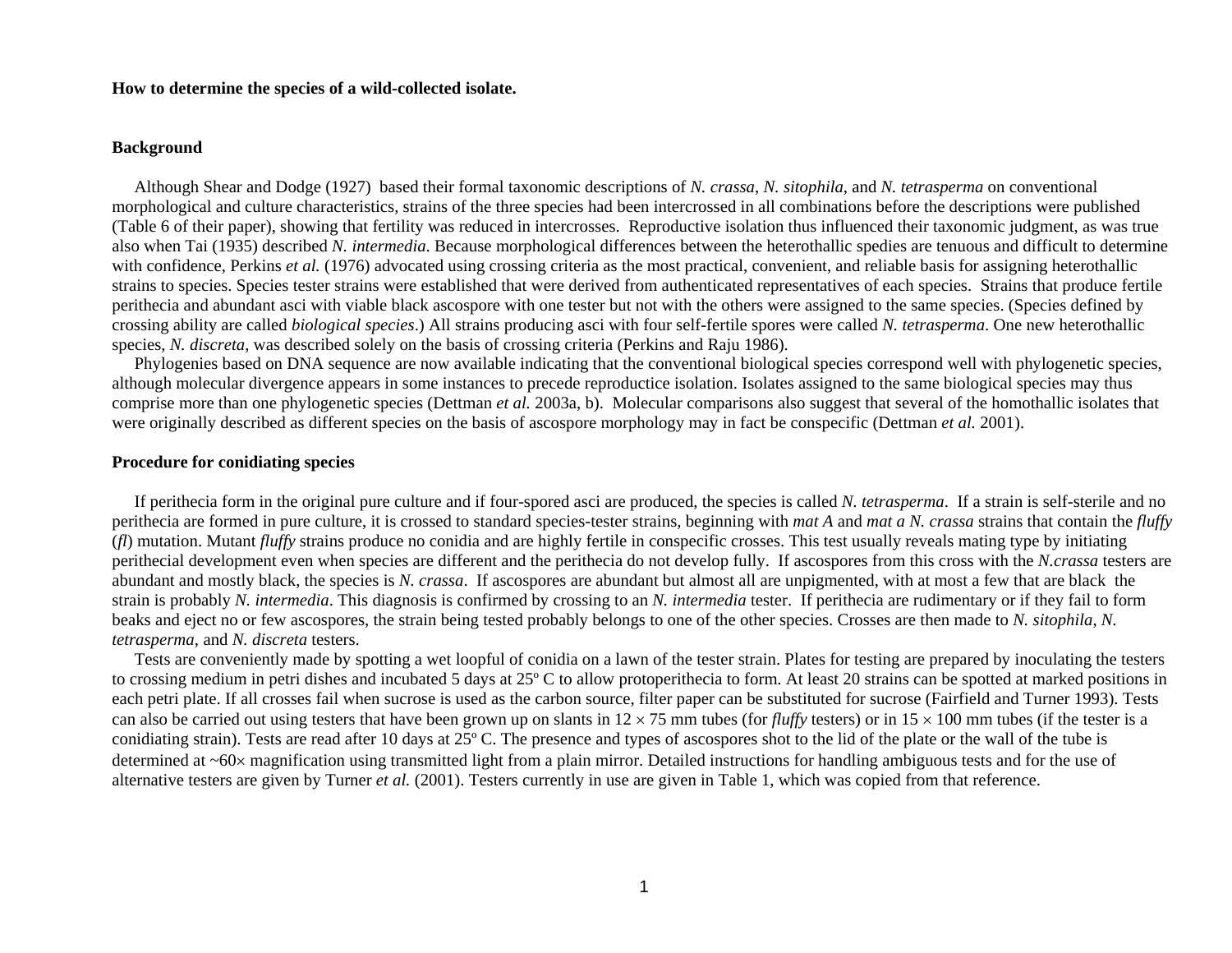### **References**

Dettman, J. R., F. M. Harbinski, and J. W. Taylor. 2001. Ascospore morphology is a poor predictor of the phylogenetic relationships of Neurospora and Gelasinospora. Fungal Genet. Biol. 34: 49-61.

Dettman, J. R., D. J. Jacobson, and J. W. Taylor. 2003a. A multilocus geneological approach to phylogenetic species recognition in the model eukaryote Neurospora. Evolution 57: 2703-2720.

Dettman, J. R., D. J. Jacobson, E. Turner, A. Pringle, and J. W. Taylor. 2003b. Reproductive isolation and phylogenetic divergence in Neurospora: Comparing methods of species recognition in a model eukaryote. Evolution 57: 2721-2741.

Fairfield, A. and B. C. Turner. 1993. Substitution of paper for sucrose can reverse apparent male sterility in Neurospora. Fungal Genet. Newslett. 40: 30- 31.

Howe, H. B., Jr. 1963. Markers and centromere distances in *Neurospora tetrasperma*. Genetics 48: 121-131.

Newmeyer. D., D. D. Perkins, and E. G. Barry. 1987. An annotated pedigree of *Neurospora crassa* laboratory wild types. showing the probable origin of the nucleolus satellite and showing that certain stocks are not authentic. Fungal Genetics Newslett. 34: 46-51.

Perkins, D. D., and N. B. Raju. 1986. *Neurospora discreta*, a new heterothallic species defined by its crossing behavior. Exp. Mycol. 10: 323-338.

Perkins, D. D., B. C. Turner, and E. G. Barry. 1976. Strains of Neurospora collected from nature. Evolution 30: 281-313.

Perkins, D. D., B. C. Turner, V. C. Pollard, and A. Fairfield. 1989. Neurospora strains incorporating *fluffy*, and their use as testers. Fungal Genet. Newslett.. 36: 64-67.

Shear, C. L., and B. O. Dodge. 1927. Life histories and heterothallism of the red bread-mold fungi of the *Monilia sitophila* group. J. Agr. Res. 34: 1019- 1042.

Shew, H. W. 1978. New mutants and wild type standard reference strains of *Neurospora intermedia*. Neurospora Newslett. 25: 25.

Tai, F. L. 1935. Two new species of Neurospora. Mycologia 27: 328-330.

Turner, B., D. Perkins, and A. Fairfield. 2001. Neurospora from natural populations: A global study. Fungal Genet. Biol. 32 67-92.

DDP. DJJ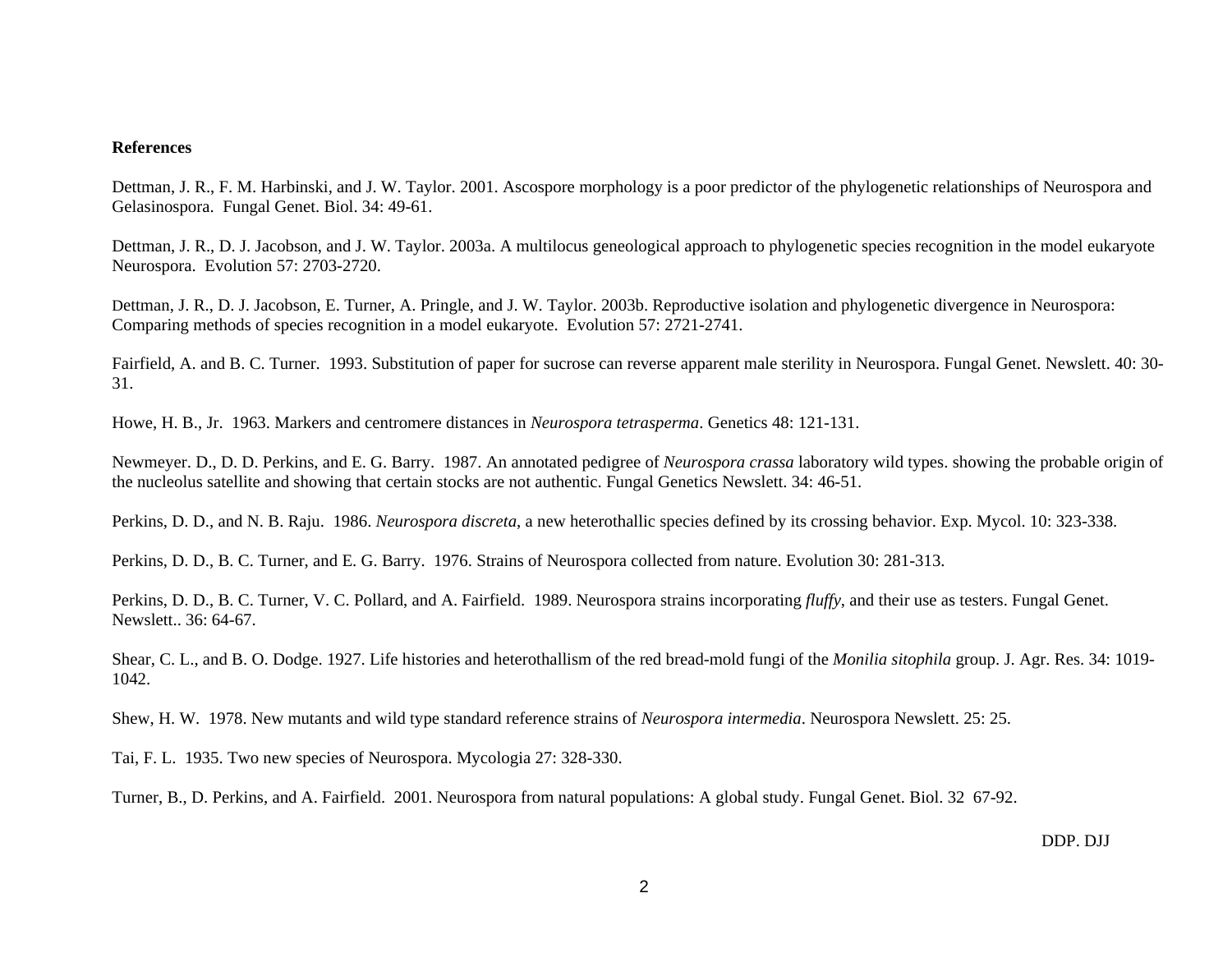| Strain                                           | <b>FGSC</b> |                                                                                      |
|--------------------------------------------------|-------------|--------------------------------------------------------------------------------------|
| designation                                      | No.         | Origin and characteristics                                                           |
|                                                  |             |                                                                                      |
| A. Preferred testers (species reference strains) |             |                                                                                      |
| Neurospora crassa                                |             |                                                                                      |
| $fl^P(OR)$ A                                     | 4317        | Highly fertile, aconidiate <i>fluffy</i> strains essentially coisogenic              |
| $\mathit{fl}^P$ (OR) a                           | 4347        | with the standard Oak Ridge (OR) laboratory wild types.                              |
|                                                  |             | $f^{p'}$ originated spontaneously from 74A $\times$ 73A, and was backcrossed         |
|                                                  |             | recurrently to OR or OR-related strains (Newmeyer et al., 1987).                     |
| Neurospora intermedia                            |             |                                                                                      |
| $Shp-1A$                                         | 3416        | Conidiating f <sub>5</sub> isolates from <i>N. intermedia</i> P13A (FGSC 1766) x     |
| $Shp-1a$                                         | 3417        | P17a (FGSC 1767) from Taiwan, selected for fertility and uniform                     |
|                                                  |             | growth (Shew, 1978).                                                                 |
| Neurospora sitophila                             |             |                                                                                      |
| flA                                              | 4762        | Nonconidiating Sk-1 strains. <i>fluffy</i> allele P1012 arose                        |
| $fl$ a                                           | 4763        | spontaneously in N. sitophila. From third recurrent backcross to                     |
|                                                  |             | the conidiating N. sitophila standards P8085A and P8086a.                            |
| Neurospora discreta                              |             |                                                                                      |
| P851A                                            | 3228        | P851 collected near Kirbyville, Texas. P8127 is from the 4th                         |
| P8127a                                           | 4378        | recurrent backcross to P851 of progeny from P851A $\times$ Kirbyville-1 a            |
|                                                  |             | (P846) (Perkins and Raju, 1986).                                                     |
| Neurospora tetrasperma                           |             |                                                                                      |
| 85A                                              | 1270        | Homokaryotic f <sub>12</sub> progeny from $(A + a)$ strain 87 of Dodge (Howe, 1963). |
| 85a                                              | 1271        |                                                                                      |

# **B. Strains that might be used as alternative species testers**

| Neurospora crassa |      |                                             |
|-------------------|------|---------------------------------------------|
| OR23-1VA          | 2489 | Conidiating standard laboratory wild types. |
| ORS-6a            | 4200 |                                             |
|                   |      |                                             |